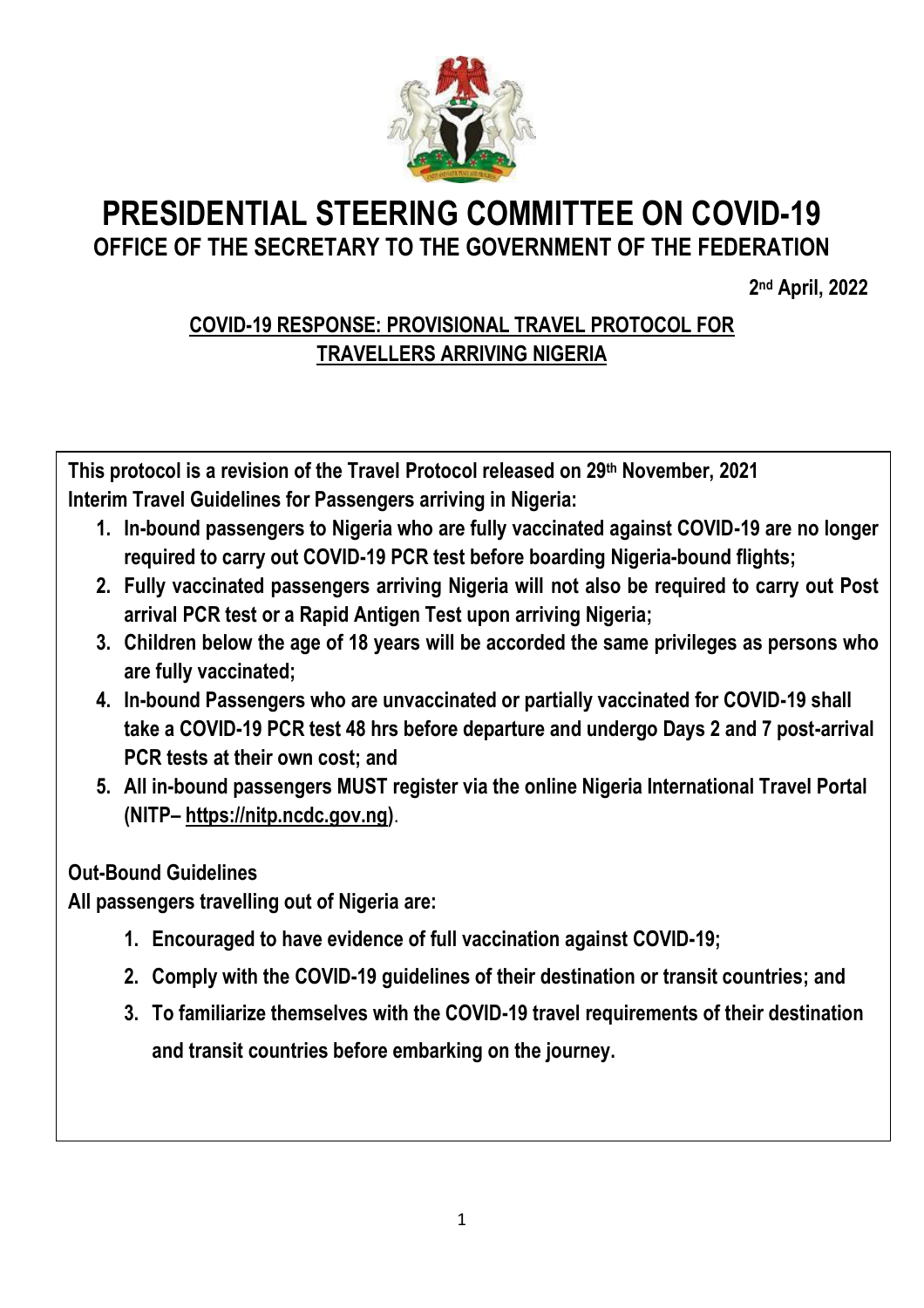# **I. GUIDELINES FOR IN-BOUND PASSENGERS**

# **A. PRE-DEPARTURE FROM COUNTRY OF EXIT:**

#### **I. Pre-Boarding:**

#### STEP 1 – **PRE-BOARDING COVID-19 PCR TEST**

**a. PASSENGERS WITH EVIDENCE OF FULL VACCINATION**: This requirement is waved for passengers who are fully vaccinated. Passengers who are not able to show evidence of full vaccination will be treated as unvaccinated/partially vaccinated under this protocol.



**b. PASSENGERS WHO DO NOT HAVE EVIDENCE OF FULL VACCINATION**: travelers MUST perform a COVID-19 PCR test **not more than 2 days (48 hours)** before boarding. PCR tests done more than 48 hours before departure is not valid and persons will not be allowed to board. Rapid antigen or antibody test are not acceptable; only PCR tests can be used for this purpose. Test validity commences from the time of sample collection. For travelers with multiple connections before arrival in Nigeria, the PCR test must be valid within 48 hours of boarding from the first point of departure. Travelers must bring along an electronic or hard copy of their negative COVID-19 PCR test for presentation at the departure airport and upon arrival in Nigeria.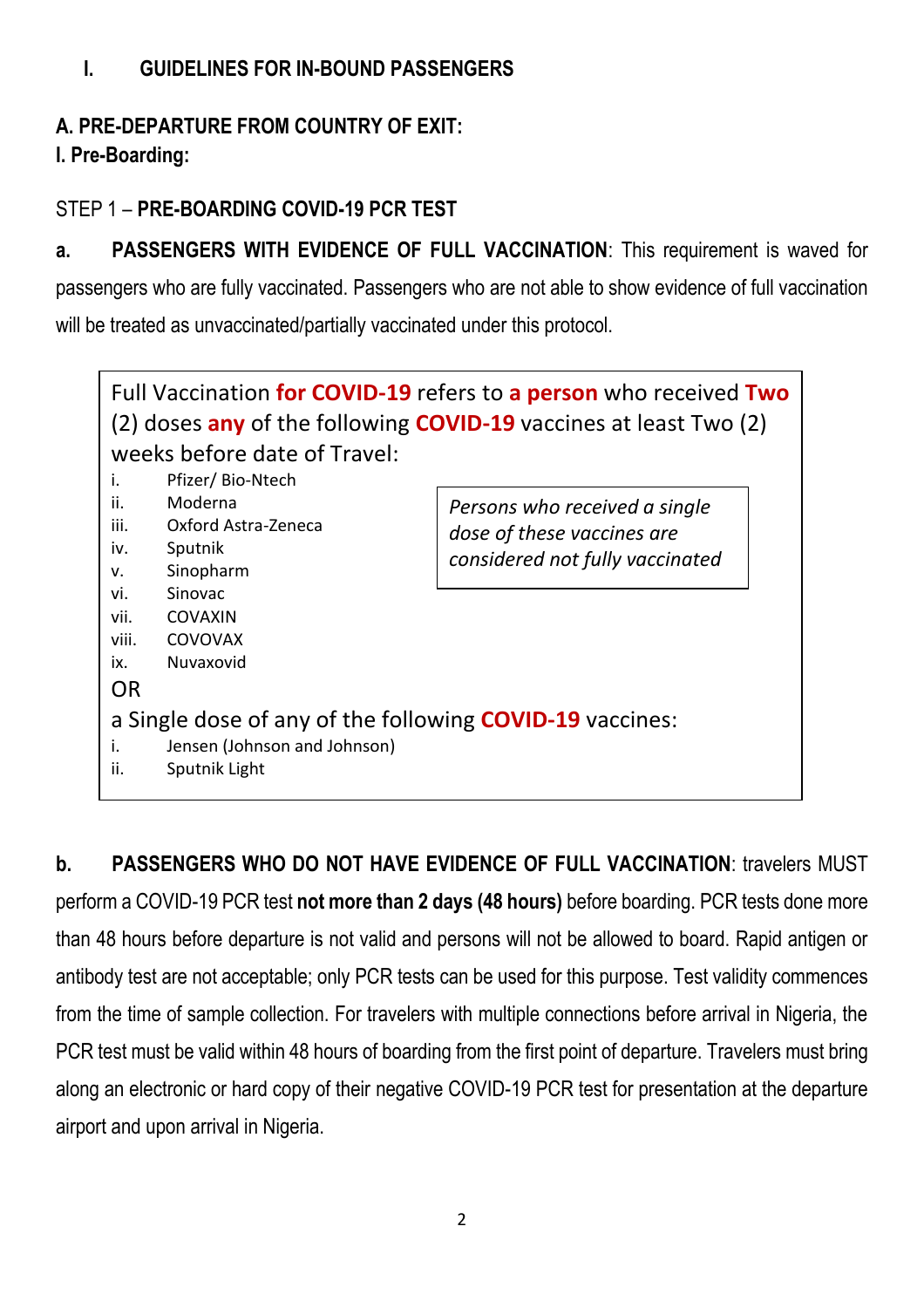**STEP 2 – COMPLETION OF HEALTH DECLARATION FORM**: All travelers MUST register via the Nigeria International Travel Portal (NITP– [https://nitp.ncdc.gov.ng\)](https://nitp.ncdc.gov.ng/) and proceed to fill in the online Health Declaration/Self-Reporting form located on the portal. They should ensure that the information/ contact details provided on the form are correct and verifiable. Travelers must provide valid phone numbers, residential addresses, and functional e-mails where they can be contacted. Travelers must also inform Port Health officials on arrival of any change in their health status since completion of the Health Declaration/Self-Reporting Form.

STEP 3 – **UPLOADING COVID-19 NEGATIVE PCR TEST RESULT (THIS APPLIES TO UNVACCINATED/PARTIALLY VACCINATED PASSENGERS ONLY):** After filling the online Health Declaration/Self-Reporting Form, travelers will be directed to upload their negative COVID-19 PCR test on to the portal. Once this is successfully done, travelers will proceed to the payment section of the travel portal. Travelers are advised to still bring along an electronic or hard copy of their negative COVID-19 PCR test for presentation at the airport.

# STEP 4 – **PAYMENT FOR COVID-19 PCR TEST ON DAY 2 AND ON DAY 7 POST ARRIVAL (THIS APPLIES TO PARTIALLY VACCINATED AND UNVACCINATED PERSONS)**

On reaching the payment section of the portal, travelers will be requested to select their preferred Laboratory/ Sample Collection Centre based on where they will be self-isolating for the period of 7-days in Nigeria. A list of accredited private laboratory providers/Sample Collection Centers across the country are available on the payment platform. The next stage is to choose a bank payment gateway and then proceed to pay for the **Day 2 (arrival day + 1 day)** and **Day 7 (arrival day + 6 days)** in-country COVID-19 PCR tests. Please **note** that travelers paying in Naira should use cards issued by a Nigerian bank. Passengers who select the bank transfer option should take note that a 48-hour period may be needed to complete the transaction.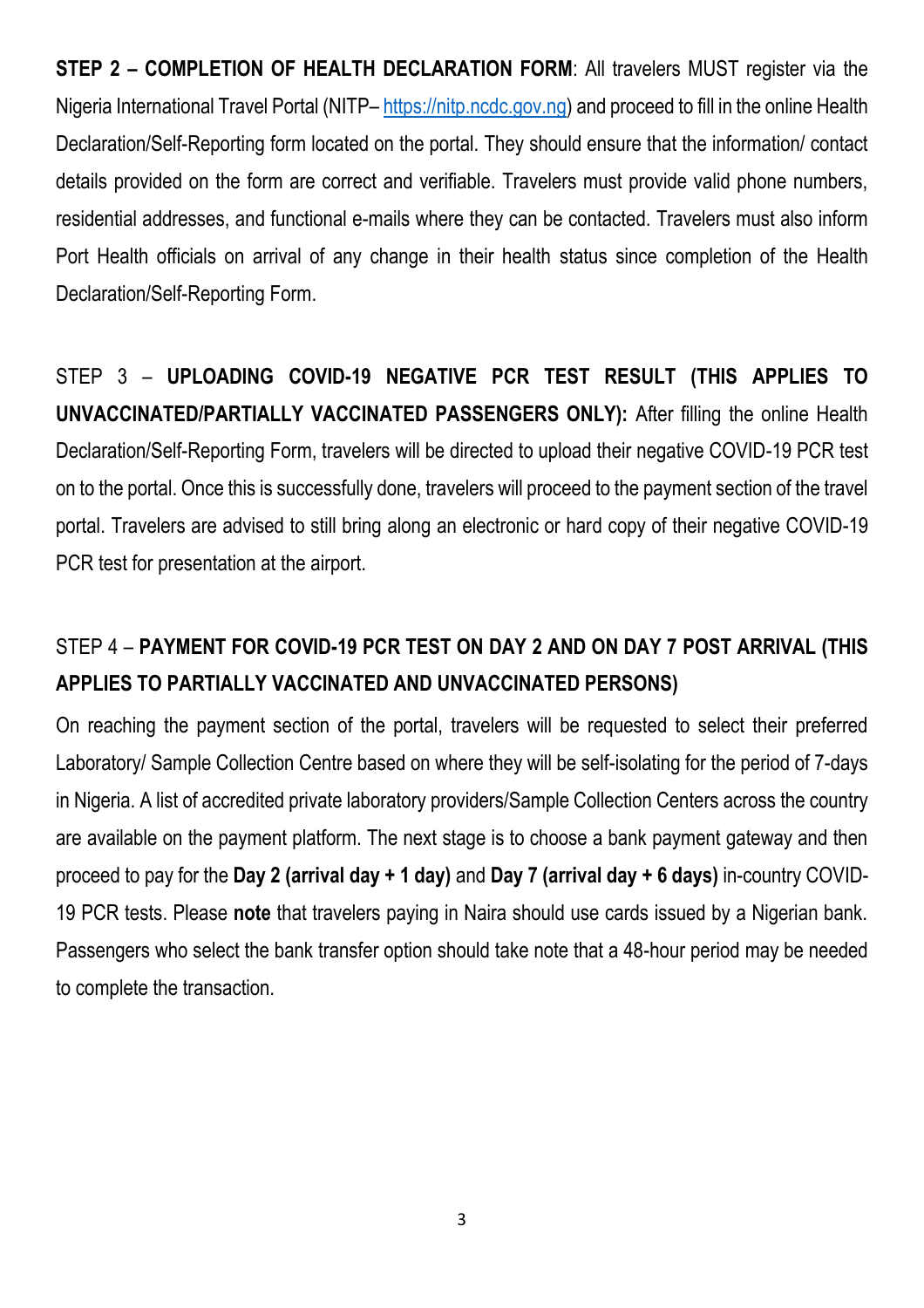#### **STEP 5 – PERMIT TO TRAVEL /QR CODE**:

- a) FOR FULLY VACCINATED PASSENGERS: Following completion of the Health declaration form, fully vaccinated passengers should proceed to print **Permit to Travel /QR Code** at the top right corner of the portal, save and print the form for presentation at the point of boarding.
- b) **FOR UNVACCINATED OR PARTIALLY VACCINATED PASSENGERS:** Following successful complementation of the **NITP** and payment **for repeat post-arrival PCR tests**, travelers should download the **Permit to Travel Certificate/QR Code** using the "Get Permit to Travel" button visible located at the top right corner of the portal, save and print the form for presentation at the point of boarding. The Permit to Travel Certificate/ QR code will have a "PAID" label if payment is successful and "UNPAID" label if payment had not gone through yet or is unsuccessful. A copy of the Permit to Travel Certificate/QR Code will also be sent to the email address provided by the traveler.

### **II. Boarding**

1. Prior to boarding for Nigeria, travelers MUST present **TWO** documents at their point of departure to be allowed to board;

# **A. FOR FULLY VACCINATED PASSENGERS**

- a. A verifiable full vaccination certificate (with a valid security mark); and
- b. Permit to travel certificate/**QR Code**

# **B. FOR UNVACCINATED OR PARTIALLY VACCINATED PASSENGERS**

- **a.** A **negative** COVID-19 **PCR** test done within 2 days **(48 hours)** of departure. Airlines have been instructed not to board travelers with non-PCR COVID-19 tests (such as antigen or antibody tests), a positive COVID-19 PCR test result, or tests donebeyond 48 hours of boarding; and
- **b. A Paid permit to Travel Certificate/QR code** Passengers **who fail** to show a Paid Permit to Travel Certificate/QR Code will not be allowed to board.
- C. Airlines that board travelers without the appropriate required documents; Vaccine certificate, a negative COVID-19 PCR test done not more than 48 hours prior to boarding and a Paid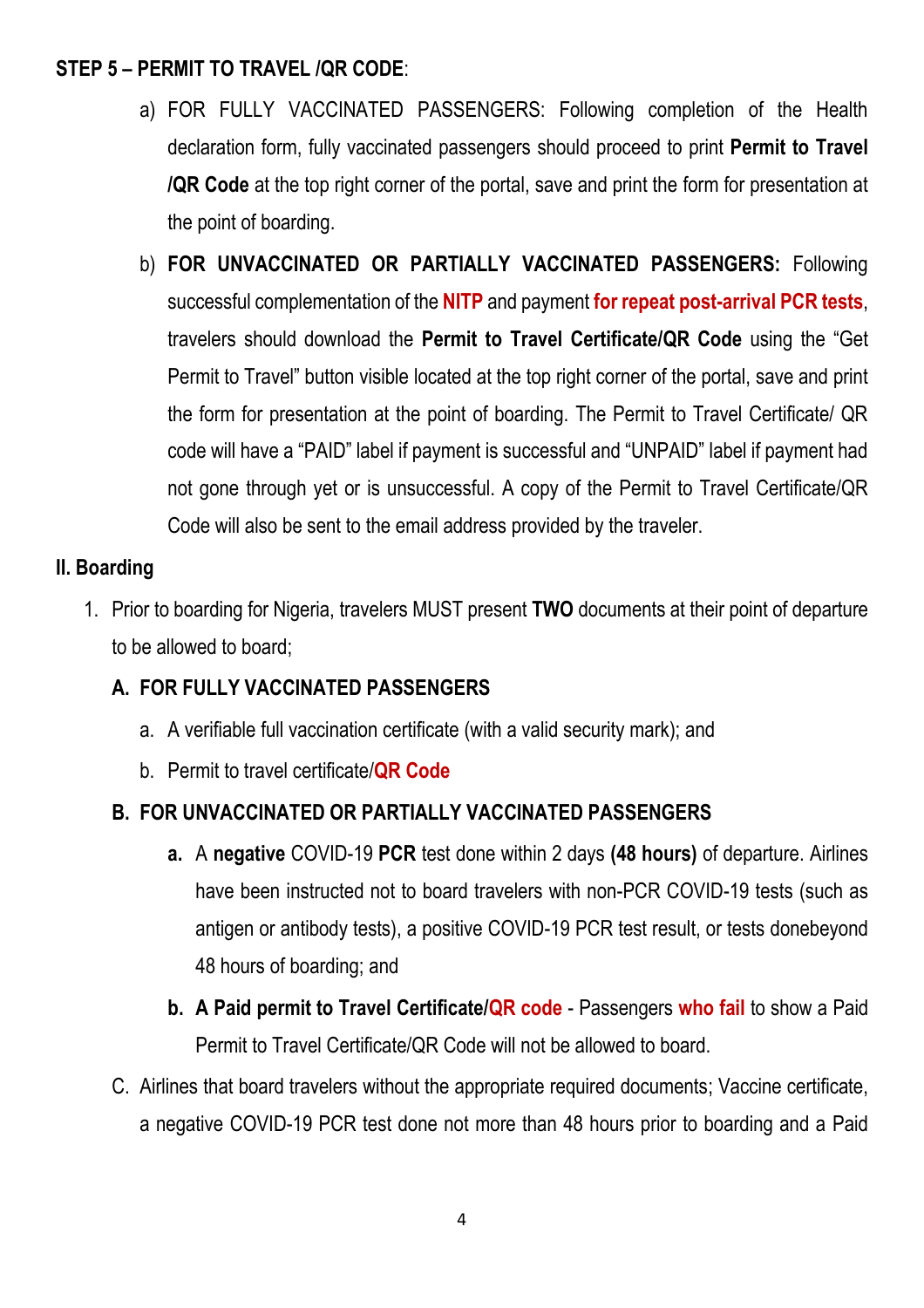Permit to Travel /QR code (**as may be applicable to the passenger**), shall be sanctioned as follows:

- i. Travelers, who are non-Nigerians, will be refused entry **into Nigeria** and returned to the point of embarkation at cost to the airline;
- ii. Travelers who are Nigerians or holders of permanent resident permit will be allowed entry, but subjected to the procedure outlined in Section D below. In addition, **travelers arriving with forged (fake) vaccine certificate or COVID-19 PCR results shall be prosecuted and required to carry out PCR tests on arrival, on days 2 and 7.**
- iii. Airlines shall be fined **USD 3,500** per traveler for failure to comply with any of the **above mentioned** pre-boarding requirements;
- iv. Airlines who consistently fail to comply with the above requirements may be banned from coming to Nigeria; and
- v. At the time of boarding, travelers will be required to undergo temperature screening and asked about COVID-19 symptoms. Travelers with temperature  $>38^{\circ}$ C and other COVID-19 related signs and symptoms shall not be allowed to board the flight.

#### **B. ON ARRIVAL IN NIGERIA**

All travelers are required to strictly adhere to instructions given by Port Health Services at the arrival terminal. Travelers who fail to adhere to instructions will be sanctioned by relevant security personnel.

#### **All travelers arriving in Nigeria will be required to:**

- 1. Go through the routine Port Health screening and present electronic or print-out evidence of **preboarding COVID-19 PCR test (Unvaccinated/partially vaccinated passengers only), Permit to Travel Certificate/ QR Code**; and **Vaccination Certificate (For fully vaccinated travelers).**
- 2. All travelers **(Fully, partially vaccinated, and unvaccinated**) are to present their international passports for clearance through the Nigerian Immigration Service System's Migrants Identification Data Analysis System (MIDAS).
- 3. If unvaccinated or partially vaccinated, proceed on **mandatory** 7 days self-isolation/quarantine in their selected in-country destination address. Travelers are to avoid physical interaction with friends, family members, colleagues, and other members of the public during the period of self-isolation. Travelers should check their emails/text messages regularly for updates regarding the arrangement for their repeat COVID-19 PCR test from the laboratory of their choice. During this period the traveler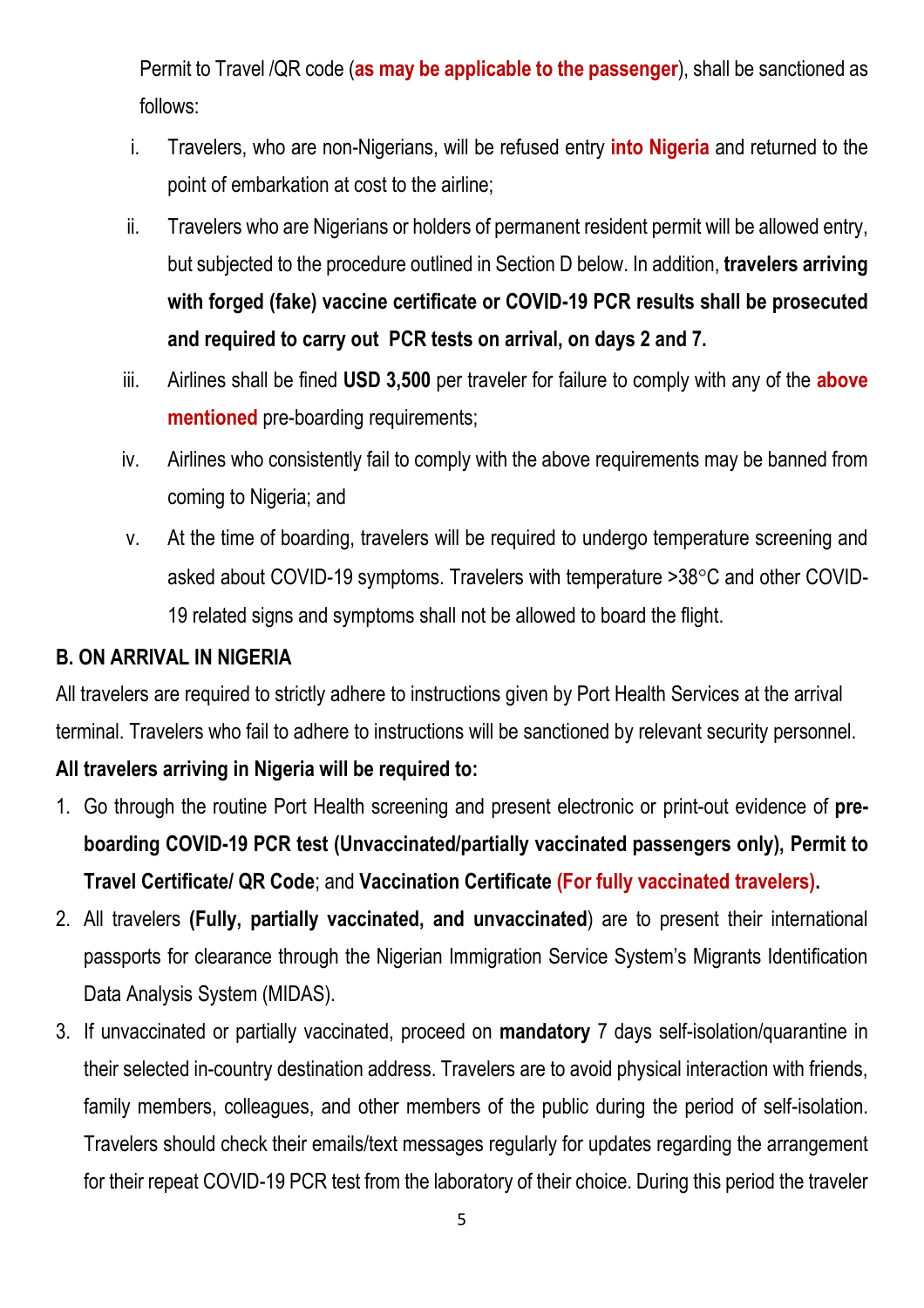may be contacted by the COVID-19 Response team to ascertain state of self-isolation, Days 2 & 7 testing appointment and health status.

- 4. Travelers who are fully vaccinated are not required to observe the mandatory 7-day quarantine nor undertake the day 2 and day 7 **post arriva**l PCR tests.
- 5. **Unvaccinated or partially vaccinated travelers** are to show-up at the laboratory/sample collection centers **chosen by them while filling the NITP** on the **2 nd and 7th day of arrival**. Samples will be taken, and a COVID-19 PCR test done. The selected private laboratory will send a reminder text message, email, or phone call to the traveler a day before the appointment date;
- 6. **Unvaccinated or partially vaccinated** Persons who test negative for COVID-19 after 7 days of selfisolation/quarantine will be allowed to exit self-isolation on receipt of their result, but if tested positive, will be treated according to measures instituted by the government.

#### **C. NOTE:**

- i. Travelers **(Partially vaccinated and unvaccinated travelers only)** who fail to show up at the sample collection centers on Days - 2 and 7 of arrival (as applicable) will be sent text reminders and their details forwarded to the State Public Health Department teams and Nigeria Centre for Disease Control (NCDC) for active follow-up;
- ii. Travelers **(Partially vaccinated and unvaccinated travelers only)** who fail to show up for testing will have travel restrictions placed on their passports for at least 6 months and will not be able to travel abroad during this period. Non-Nigerian passport holders will have their visas revoked and deported from the country;
- iii. Test results will be provided within 24 hours and the State Public Health Departments & NCDC will be informed; accordingly. If test result is not received after 24hrs, the traveler may contact the private Laboratory to ask for his/her test result;
- iv. Persons **(Partially vaccinated and unvaccinated travelers only)** who test negative for COVID-19 after 7 days shall end self-isolation on receipt of their test result but must continue to self-monitor for symptoms until Day-14; and MUST continue to observe Non-Pharmaceutical Intervention measures (e.g. wearing face mask, maintaining social distance, regular washing of hands and use of alcohol-based hand sanitizers);
- v. Persons **(Partially vaccinated and unvaccinated travelers only)** who test negative for COVID-19 after the post-arrival Day–2 test MUST continue to observe Non-Pharmaceutical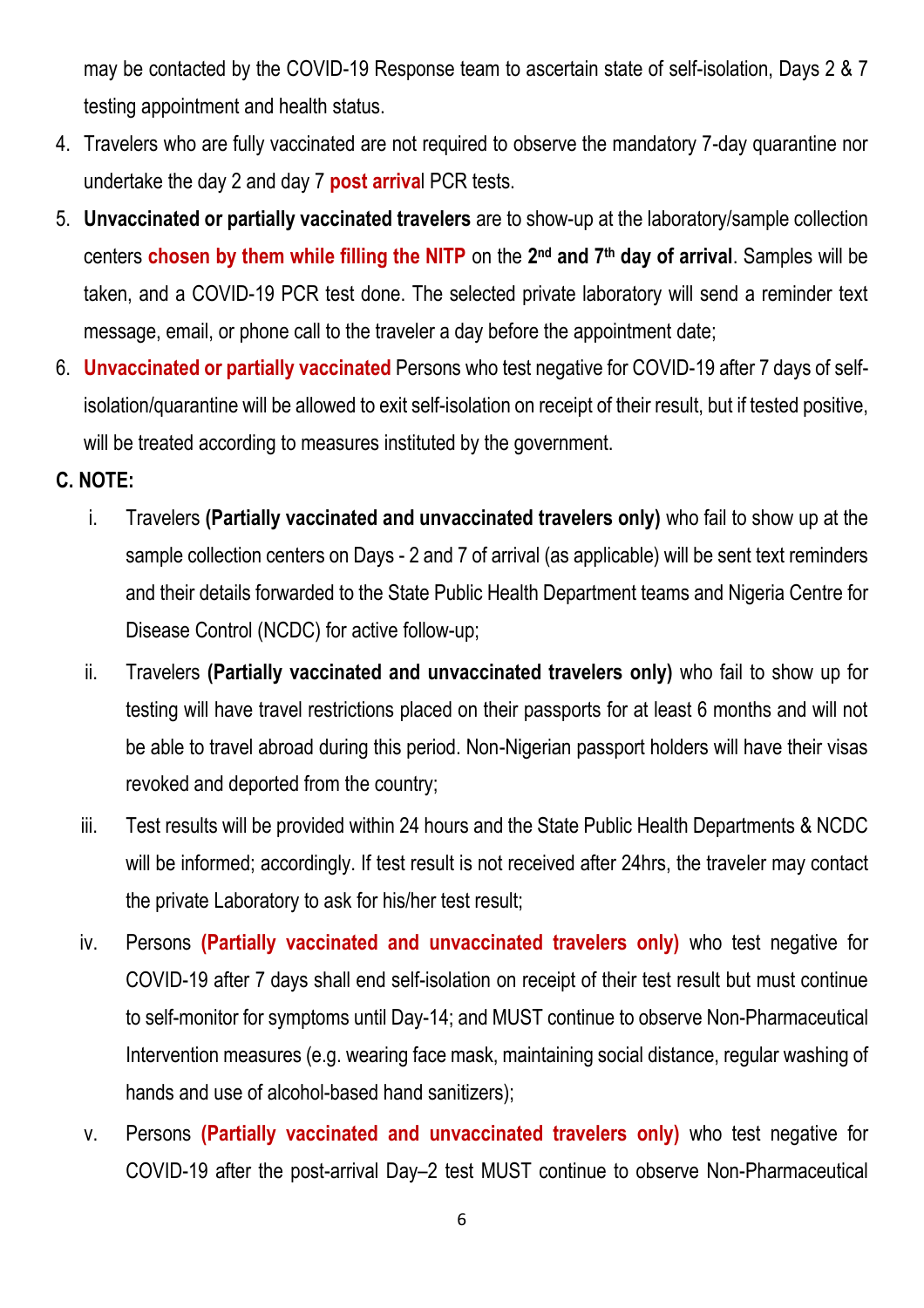Intervention measures (e.g. wearing face mask **(in crowded areas and in-doors),** maintaining social distance, regular washing of hands and use of alcohol-based hand sanitizers);

- vi. All Travellers reporting or developing symptoms of COVID-19 on arrival in Nigeria, or during screening will not be allowed to self-isolate and will be placed in institutional quarantine; and
- vii. Persons **(Partially vaccinated and unvaccinated travelers only)** who test positive for COVID-19 after the post-arrival Days 2 and 7 test (as applicable) shall be managed based on national guidelines for COVID-19 treatment.

### **D. PROCEDURE FOR TRAVELERS ARRIVING WITHOUT A VALID PCR RESULT**

Any traveler **(Partially vaccinated and unvaccinated travelers only)** arriving in Nigeria without a valid COVID-19 PCR result (i.e., no COVID-19 PCR test result, a forged COVID-19 PCR test result or COVID-19 antigen or antibody test result) will be subjected to the following measures:

- 1. If holding foreign passport and non-resident in Nigeria, the traveler will be denied entry into the country and returned to the point of embarkation at cost to the airline.
- 2. For Nigerians and foreign passport holders with residency rights:
	- a. Port Health Services will screen the traveler to include a temperature check and review of health questionnaire to establish infectivity risk;
	- b. Traveler will be escorted by Port Health Services and security personnel to a designated quarantine facility (government approved hotel) for a mandatory quarantine for a period of 7 days **at expense to the traveler**;
	- c. Traveler's passport will be collected by relevant authorities and will not be released to him/her until after successful completion of mandatory quarantine period; and
	- d. A COVID-19 PCR test will be conducted by a designated private laboratory within 24 hours of arrival at the quarantine facility at expense to the traveler. If the test result is Positive for COVID-19, the traveler will be transferred to an isolation facility and managed according to National treatment guidelines. If test result is negative, passenger will CONTINUE with mandatory isolation at the quarantine facility until a satisfactory Day-7 COVID-19 PCR test is done